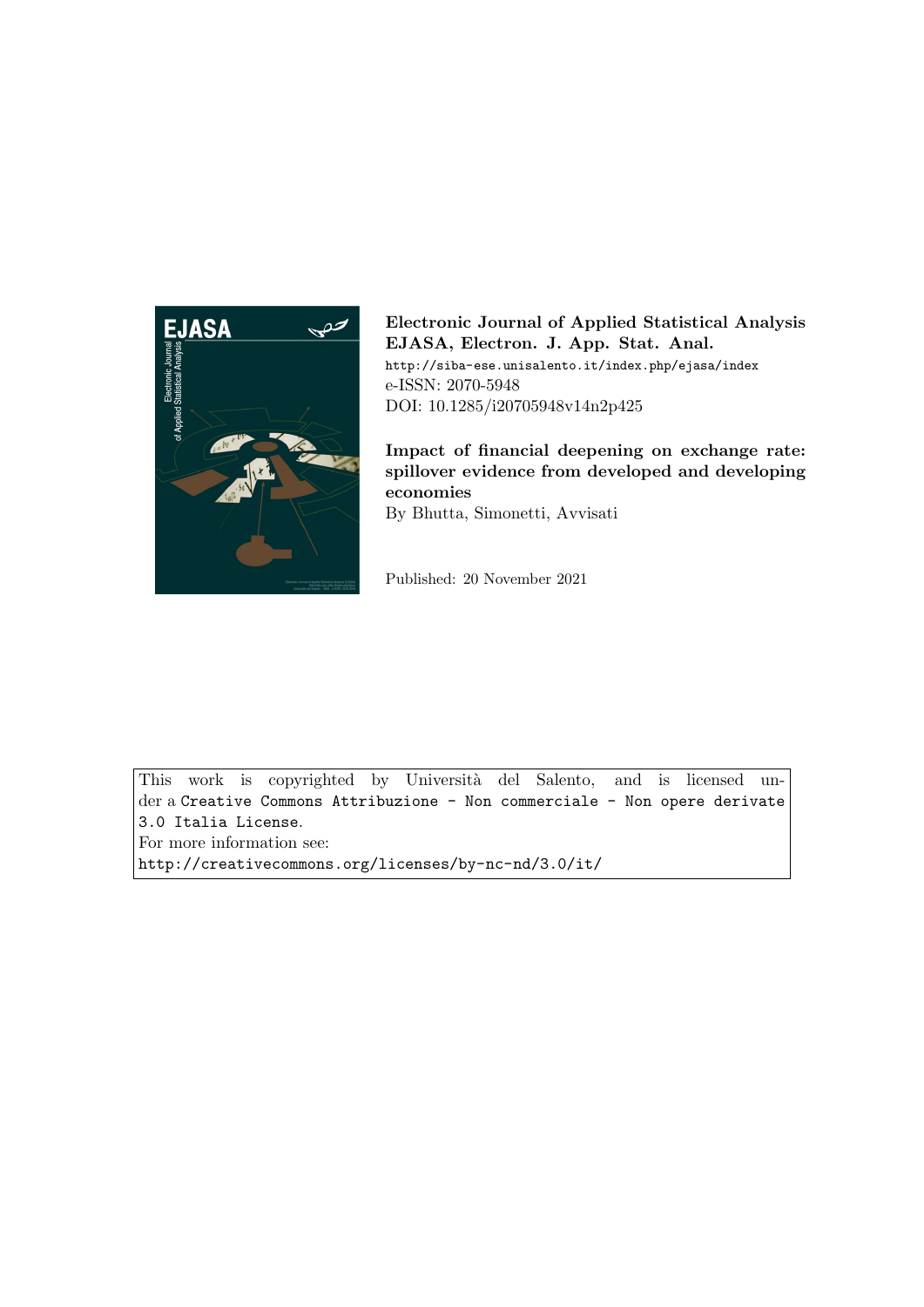# Impact of financial deepening on exchange rate: spillover evidence from developed and developing economies

Nousheen Tariq Bhutta, Biagio Simonetti<sup>a</sup> and Gala Avvisati<sup>b</sup>

<sup>a</sup>University of Sannio, Benevento, Italy **b**National Institute of Geophysics and Volcanology, Italy

Published: 20 November 2021

Financial Deepening refers to improvements in both the volume of money in circulation and the resultant increase in the pool of financial services tailored to all levels of society. This paper provides a unique framework for exploring important factors, through which Financial Deepening leads to financial crises. The excessive Financial Deepening in the base country spills over into other economies, leading to financial instability. In this study, annual data from 42 countries were collected from the International Monetary Fund for the period 2000-2016. Augmented Dicky Fuller, Correlation, VIF, linear regression, and ARCH-GARCH family models were applied in order to analyse and validate the outcomes. In the end, recommendations and future research directions are presented for both developed and developing countries.

keywords: Financial Deepening, Exchange Rate, Spillover Evidence.

# 1 Introduction

Over the last decade, mostly worldwide economies have encouraged financial development to promote economic growth (Gries et al., 2009). This nexus has been cited both in theoretical and empirical contexts for Uni-country-specific and cross-nationally as well as at industry and firm-specific like (1911) found the financial development plays a vital role in fostering economic growth and novelty by mobilizing resources, evaluating assignments, employing risk management strategies as well as monitoring entrepreneurs. Financial integration enhances economic growth (McKinnon, 1973; Shaw, 1973). From a finance-leading view, financial intermediaries and institutions play a vital

©Universit`a del Salento ISSN: 2070-5948 http://siba-ese.unisalento.it/index.php/ejasa/index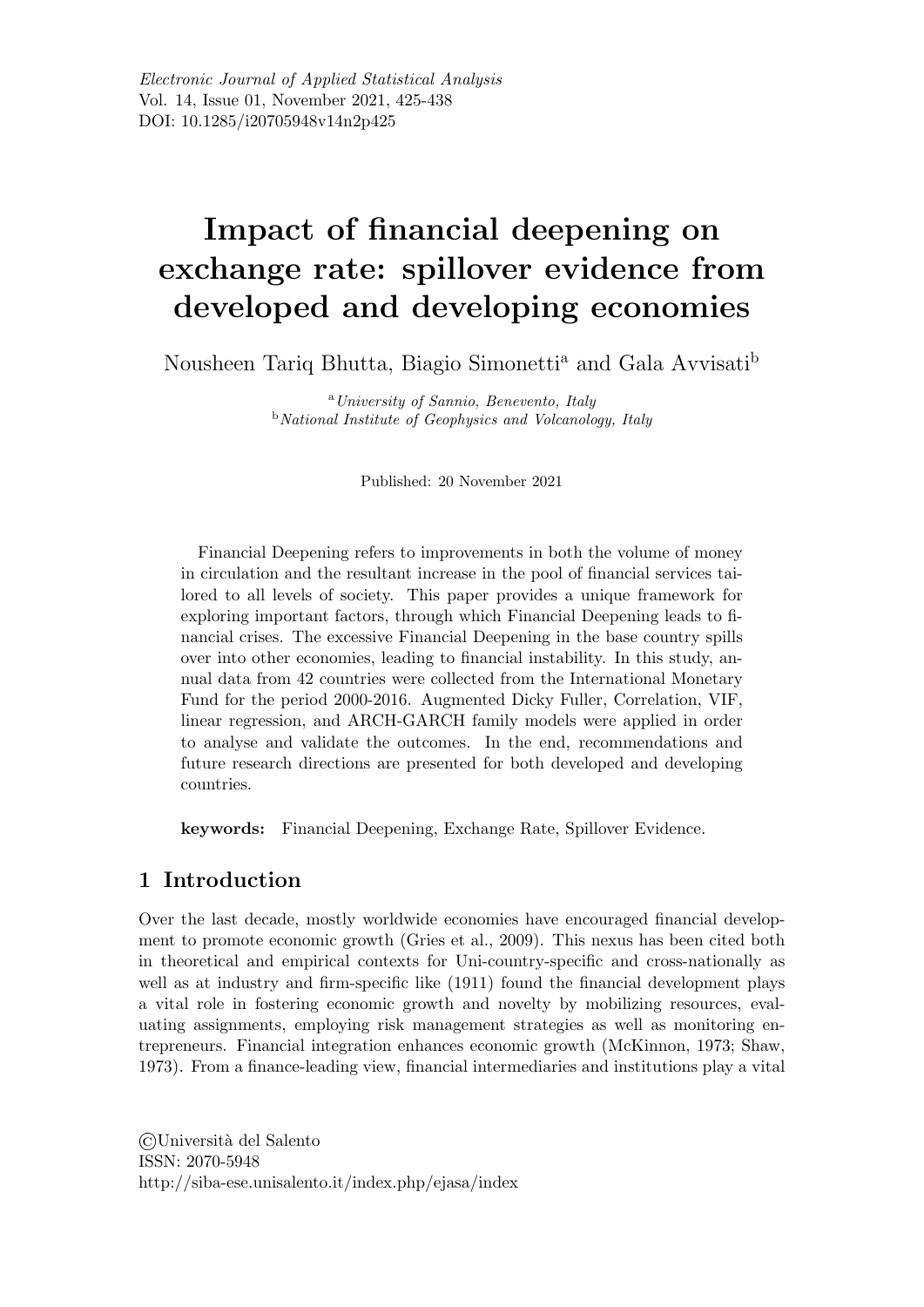role in channelling funds in the economy (Bencivenga and Smith, 1991). According to the McKinnon-Shaw Theory, most countries reform their financial systems and markets in order to improve the efficiency of their financial institutions, create financial deepening and increase GDP growth. However, financial integration overemphasizes economic growth which may arise due to the demand of the financial sector (Robinson, 1954; Lucas Jr, 1988), which is automatically fulfilled through the financial system (Arestis, 2006). However, excessive credit booms and inflation negate the benefits of financial deepening on growth and lead to the depreciation of exchange rates, which in turn leads to financial crises. Numerous factors trigger financial crises, including severe fiscal imbalance. However, the factor which contributes the most to these crises is the mismanagement of financial liberalisation, as evidenced by the financial crises of 1994 in Mexico and 1997 in East Asia (Mishkin and Eakins, 2019). Moreover, some studies demonstrated that financial and banking crises are the result of a capital inflow "bonanza" as an episode in which there are larger-than-normal net inflows (McKinnon and Pill, 2007; Reinhart et al., 2009; Magud et al., 2014). Similarly, financial crises hit countries that are overly liberalised in order to increase GDP growth and encourage financial boom (Shah and Bhutta, 2014). However, the main factor explored in this paper, exchange rate fluctuation, through which financial deepening leads to financial crises, remains unexplored. These findings prompted us to investigate the impact of financial deepening on foreign exchange rates and how it spills over into developed and developing economies. The primary research questions for the present study are as follows:

- 1. What are the positive as well as the negative roles of financial deepening?
- 2. What are theories and main drivers of financial deepening?
- 3. Does financial deepening in one economy affect exchange rates of other economies?

The remainder of the paper is organized as follows: Section 2 presents the literature review. Section 3 outlines the methodology used in this study. Section 4 interprets the results and Section 5 presents concluding remarks and future research directions.

## 2 Literature Review

Over the last decade, most economies have enhanced financial integration by reducing governmental interference in the financial sector. Financial development plays a key role in promoting economic growth by applying risk-management techniques, allocating financial resources, evaluating tasks, and monitoring entrepreneurs. Ultimately, these economies may create high direct investment at national and international level (Gries et al., 2009). Financial deepening is usually a multi-faceted method comprised of markets, instruments, and stakeholders. As Shaw (Shaw, 1973:8) has demonstrated, financial deepening is a specialization in financial functions as well as organized domestic institution and markets gain to foreign financial markets and the control (informal). He argued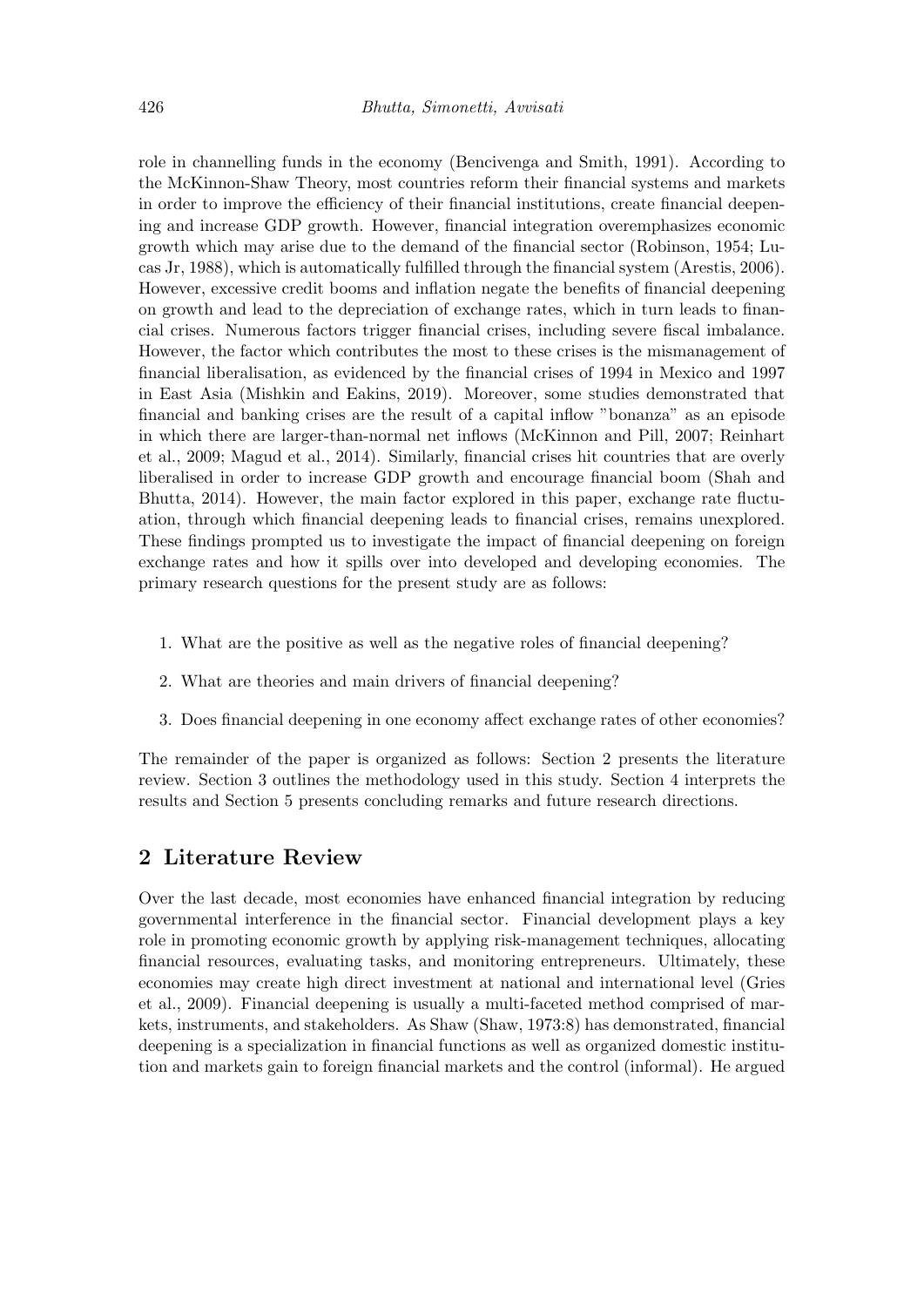a rise in the real volume of the monetary system that will create the profitable opportunities, from bill dealers to industrial banks as well as insurance companies? According to Levine (2005), financial deepening is a process in which financial markets as well as financial institutions exchange goods and services, pool the savings of large volumes of investors, inquire about information regarding companies' investments and projects, implement corporate governance, and manage risk. Regarding the financial liberalization theories by McKinnon and Shaw in 1973, government restriction on financial systems can negatively affect financial development. They proposed discouraging financial repression plans in order to quicken financial development in the economy. Moreover, high inflation may also have an adverse effect on financial deepening, which depicts macroeconomic stability (Moore, 1986). However, Stiglitz (1994) criticized this theory, as financial liberation may lead to a negative impact on financial development. Financial deepening can improve an economic scenario by increasing efficiency in financial markets. There are two ways by which financial deepening can improve the economic growth of a country. First, it induces more investments by reducing transaction costs and the effective mobility of resources (Merton and Bodie, 1995). Second, it increases productivity through the proper allocation of financial resources (Beck et al., 2000). It also assists the choice of financial services resulting from a financial infrastructure.

#### 2.1 Theories of Financial Deepening

The relationship between financial deepening and economic growth has been cited have been cited in a number of theories including:

- Bank-Based Theory This theory focuses on the significant role of commercial banks in order to promote economic growth by mobilization of resources as well as eliminating the risks (Levine, 2005);
- Market-Based Theory This theory focuses on the proper-functioning of markets in order to foster growth, corporate governance, and diversification as well as policies for better risk management (Levine, 2005);
- Financial-Services Theory This theory focuses on both market-based and bankbased approaches through banks offering significant financial services that enhance both industrial and economic growth (Kose et al., 2010);
- Law and Finance Theory This theory focuses on the legal system with regard to the economic performance of a firm, an industry and a country (Porta et al., 1998).

#### 2.2 Drivers of Financial Deepening

Many researchers have examined the few drivers which are crucible for financial development and which have been presented in the ensuing paragraphs. Credit infrastructure that provides easy access of loans to individuals or enterprises. An effective legal system is the backbone of efficient financial markets. A strong legal system provides bylaws for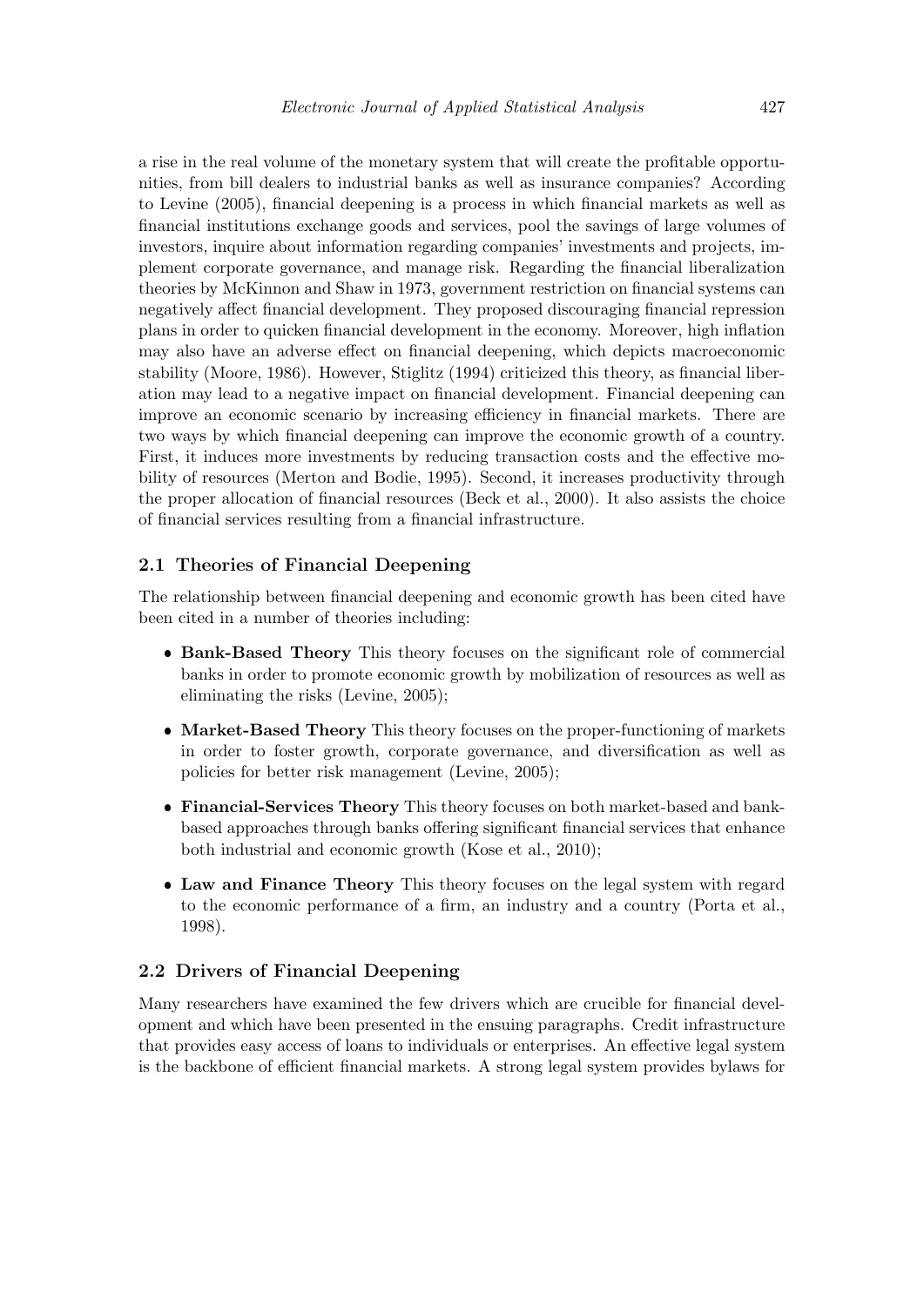property rights that translate into easy recovery of loans.Macroeconomic stability controls the inflation rate, exchange rate fluctuations, and the government budget deficit (Claessens and Feijen, 2007). Competition in the financial sector is a crucial determinant of financial deepening because it enhances the effectiveness of production services, a product's quality, and the frequency of innovation in financial sector (Claessens and Laeven, 2005). Additionally, it increases the governmental invention in finance and banking, the existence of the forex market, prudential monitoring of commercial banks and property rights (Creane et al., 2006). The introduction of prudential standards is likely to enhance competition in a financial sector that favors more efficient private banks (Suzuki and Miah, 2010). However, bank concentration increases financial hurdles in the development of the financial sector in low income countries with high governmental meddling in the banking system and a higher instance of government-owned banks (Beck and Levine, 2004).

#### 2.3 Positive Role of Financial Deepening

Financial deepening increases hidden costs by applying effective laws, which enables entrepreneurs to take the initiative for innovative tasks (Ang, 2008). It heightens governmental strategies by restraining credit and low interest rates, which in turn eliminates the entry barriers for global financial institutions (Bumann et al., 2013). Similarly, it heightens the merits of foreign direct investment (Kose et al., 2008). This then enhances the efficiency of price mechanisms and market competition, which translates to high savings through which makes more opportunities for investment purposes accessible (Bumann et al., 2013). Moreover, it identifies favourable business prospects as well as effective corporate governance mechanisms (Levine, 2005). It also facilitates the initial suppliers' funds by declining their risk. Ultimately, by using an intermediary approach, the financial sector may diversify their speculations. Additionally, this approach supplies professional information by reducing investors' transaction costs (Hamori and Hashiguchi, 2012). Finally, it encourages the allocation of resources and capital accumulation (Danchen and Juan, 2007). Financial deepening reduces both monitoring and screening costs, which in turn reduces principal agent problems and enhances the number of novelties (Aghion and Howitt, 2008), thereby eliminating credit rationing by adopting modern technology-based strategies, which enhance the promotion of technologyintensive companies (Hamori and Hashiguchi, 2012). It also eliminates financial and economic crises both at the domestic and the global level (Bumann et al., 2013) and reduces the relationship lending allowing borrowers to access many options for funding their business and investment opportunities (Boot and Thakor, 2000). Furthermore, it channels the economic sources to fruitful uses (Schumpeter, 2008) and helps in poverty reduction. Odhiambo (2010) has outlined the ways that this strategy has been particularly effective in Zambia.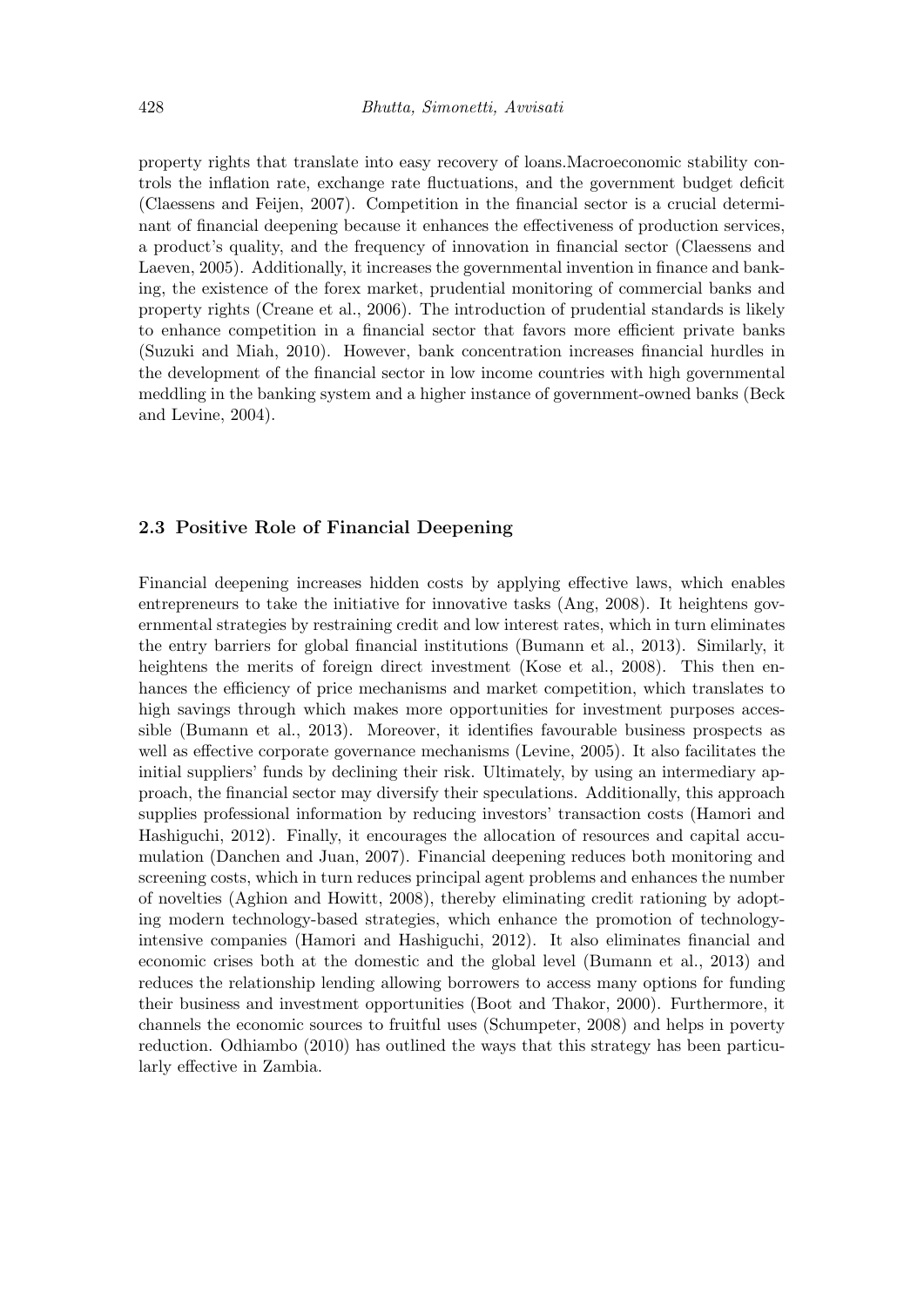#### 2.4 Negative Role of Financial Deepening

Financial deepening does not resolve the dilemma of asymmetric information which restricts the efficiency of financial markets, irrespective of governmental interference (Stiglitz and Weiss, 1981; Stiglitz, 2000). It reduces the lending relationships which demolish information and lead to higher chances of asymmetric information (Boot and Thakor, 2000), which in turn increases the number of bank failures, financial instability, and severe negative outcomes for an economy. Similarly, it reduces the profit margins, which cause which generally increases the financial fragility of markets and banks. Decrease in profit margins may encourage banks to cut down on monitoring efforts when granting loans. Hence, financial deepening may trigger financial crises if excessive risks are taken due to increased competition (Hellmann et al., 2000).

#### 2.5 Exchange Rate

Exchange rate fluctuations are an essential factor which influences productivity growth. Aghion and Howitt (2008) have confirmed that real exchange rate movements influence productivity growth for long-term periods. Their study has proved that slight financial development reduces the growth; however, high financial development does not bring any significant outcomes. Moreover,foreign exchange intervention should be envisioned while investigating the impact of financial development and exchange rates. By developing a dynamic general-equilibrium model, the different behaviors of monetary rule which reflect an exchange rate's flexibility have been identified. A trade-off between floating and fixed exchange rates was seen among mature industrialized economies and emerging ones (Devereux, 2001). Furthermore, contractionary monetary shocks lead to nominal and real exchange rate appreciations (Eichenbaum and Evans, 1995; Zettelmeyer, 2004). There is fluctuation in the exchange rate in response to the high volatility of monetary returns as well as steady price adjustments (Mussa, 1986). Therefore, the exchange rate can be an essential component of determining monetary returns (Glick et al., 1989). In contrast, while studying floating exchange rate periods, Stockman (1980) highlighted high fluctuations in monetary returns.

## 2.6 How the financial deepening impacts the exchange rate?

Macroeconomic shocks are transmitted through large bank lending. According to the theory of monetary transmission, monetary policy monitors real economic activity by changing the borrowers' balance sheets with regard to their composition and strength. In response to these regulations, banks either restrict or expand the amount of lending, which ultimately regulates economic activity (Aysun, 2016). Moreover, US expansionary monetary policy has led to more expansion in economic and financial conditions. Therefore, monetary policy can be a strong predictor of financial instability (Chen et al., 2016). Many researchers have studied the factors which trigger financial crises. For example, (Demirgüç-Kunt and Detragiache, 2005) have demonstrated that sudden capital inflow fluctuations can be predictors of financial crises. Similarly, interest rate dynamics in industrialized economies can easily lead to financial crises. However, current account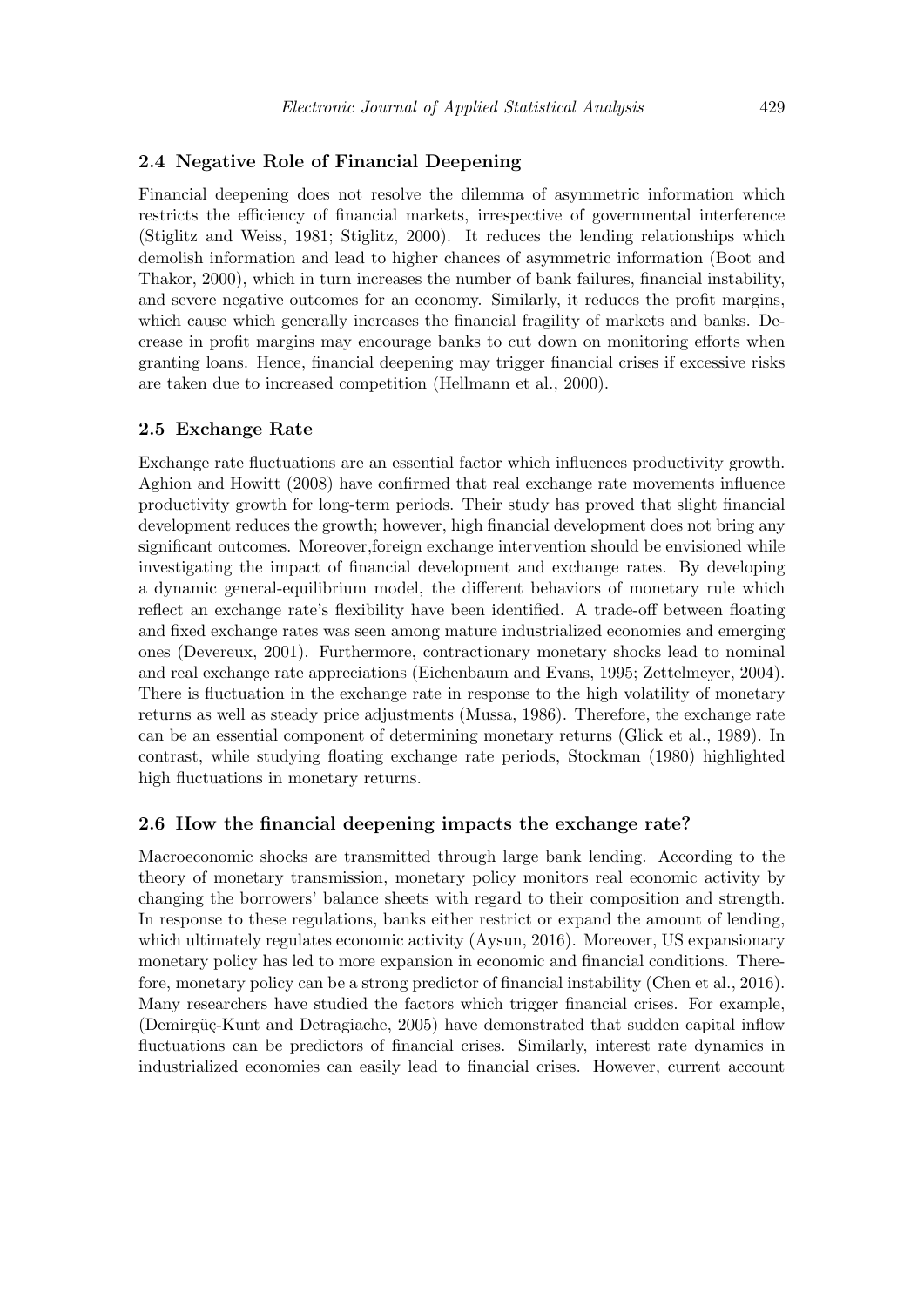and external debt burdens were less significant to create financial crises (Eichengreen and Rose, 1998). Moreover, in Feretti's study, the size of the current account deficits was the strong predictor of financial crises (Milesi-Ferretti and Razin, 2007). However, the countries with current account surpluses are able to suffer less in financial crises (Rose and Spiegel, 2011). Similarly, economies with less debt burden and current account surpluses are better insulated from financial crises. In contrast, the imbalance of external assets and liabilities can be identified as the major cause of financial instability Obstfeld (2012). Interest rate volatility in the base country passed, among other pegged economies (Shambaugh, 2004), like when a base country increases lending domestically. The interest rate becomes low and most people can borrow at low interest rates. Ultimately, their consumption will be high. They can easily access and buy expensive things from foreign countries. As a result, imports increase as compared to exports, which leads to current account deficits and currency depreciations. Currency depreciation in turn leads to monetary shocks. Hence, from the above discussion, we can infer the following hypothesis:

H1: Financial deepening has significant impact on nominal exchange rates among economies.

#### 2.7 Proposed Model

In the following diagram, we proposed that financial deepening has a spillover effect on nominal exchange rate of different economies. Here, financial deepening is taken as independent variable, nominal exchange rates as dependent variable and countries as control variables.



Figure 1: The proposed model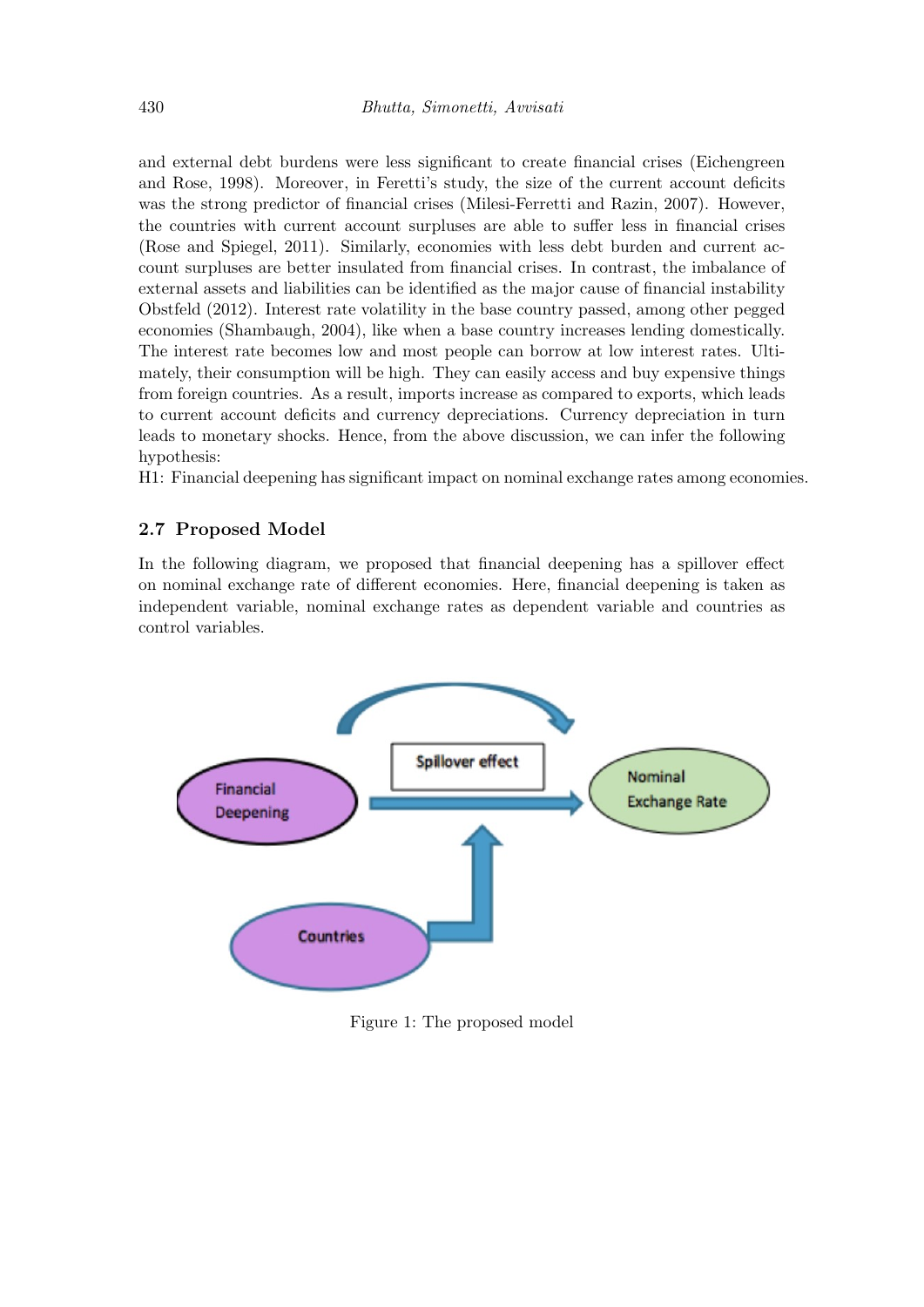## 3 Methodology

The methodology section is comprised of two parts. The first part discusses the details of variables and their measurements. The second highlights the analytical tools which were applied to the data in the present study.

#### 3.1 Variables

 $NER_{it} = \alpha + \beta_1 FD_{it} + \beta_2 D_1 C_{it} + \epsilon$ 

Where  $\alpha$  is the overall intercept term, D represents the dummy variable, FD shows Financial Deepening as independent variable , NER depicts Nominal exchange rate as dependent variable,  $\sum C$  represents countries and  $\epsilon$  shows error term.

#### 3.2 Measurement of variables

#### Financial Deepening

Two measures were used for measuring the financial deepening

- 1. Broad monetary aggregate (M2) to GDP
- 2. Number of account holders, Debit/Credit card users

#### Exchange rate

Natural log of nominal exchange rate (NER), measured at US base.

#### 3.3 Sources of data

For the present study, data were taken on an annual basis for the period of 2000-2016 across 42 developed-developing economies.The USA was taken as the base country.The data were extracted from the International Monetary Fund. The names of countries have been presented in Table 1. The software used for analysis are Eviews 10 and Stata 14.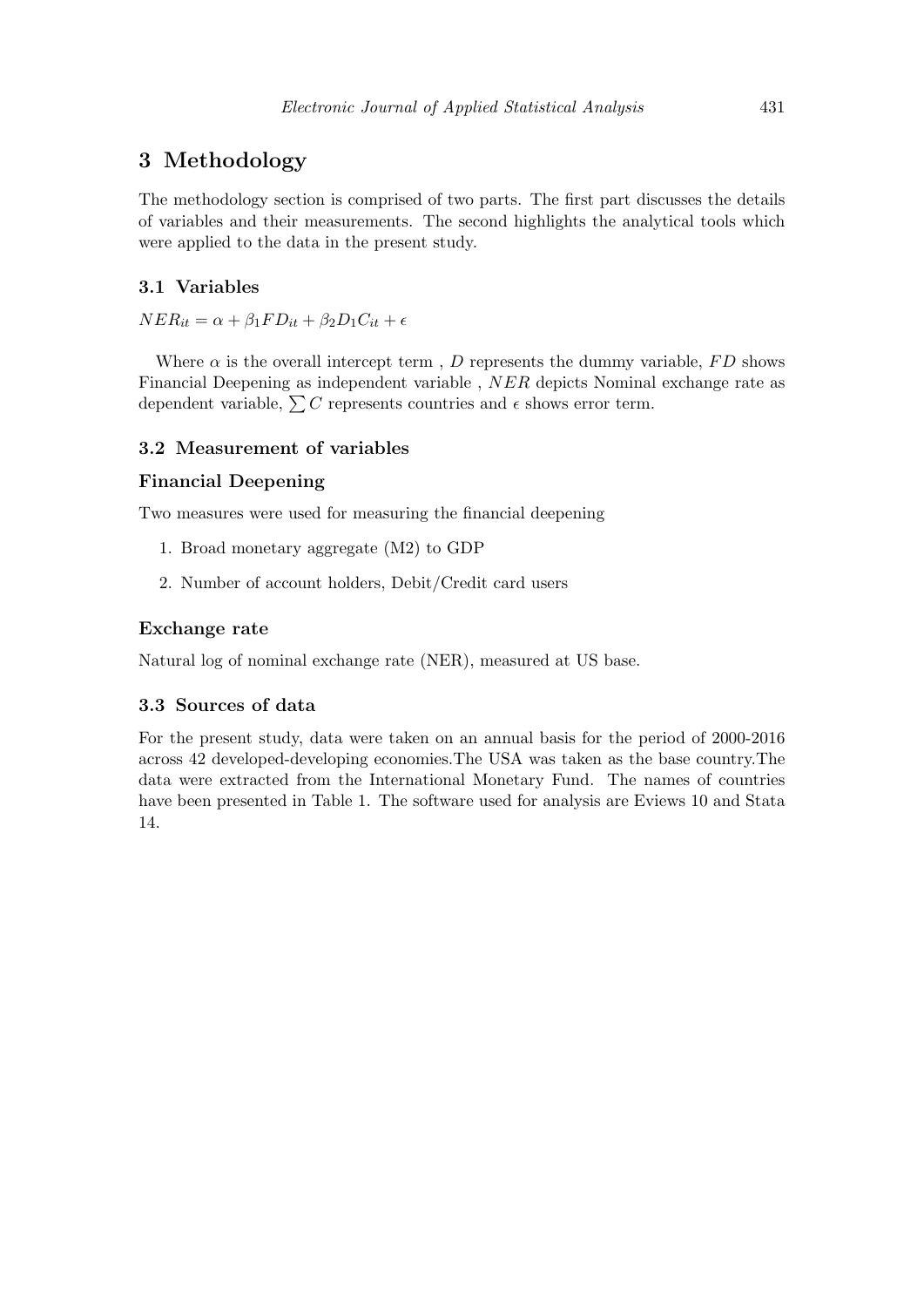| N              | Country        | N  | Country       |
|----------------|----------------|----|---------------|
| 1              | Pakistan       | 22 | United States |
| $\overline{2}$ | Australia      | 23 | Nigeria       |
| 3              | <b>Brazil</b>  | 24 | New Zealand   |
| $\overline{4}$ | Canada         | 25 | Norway        |
| 5              | Chile          | 26 | Peru          |
| 6              | China          | 27 | Philippines   |
| 7              | Croatia        | 28 | Poland        |
| 8              | Czech Republic | 29 | Portugal      |
| 9              | Denmark        | 30 | Paraguay      |
| 10             | Egypt          | 31 | Romania       |
| 11             | Hongkong       | 32 | Russia        |
| 12             | Hungry         | 33 | Singapore     |
| 13             | Indonesia      | 34 | Spain         |
| 14             | Iceland        | 35 | Slovakia      |
| 15             | Italy          | 36 | Sweden        |
| 16             | Ireland        | 37 | Switzerland   |
| 17             | Korea          | 38 | Colombia      |
| 18             | Japan          | 39 | Thailand      |
| 19             | Latvia         | 40 | Turkey        |
| 20             | Malaysia       | 41 | Taiwan        |
| 21             | Mexico         | 42 | South Africa  |

Table 1: Countries

### 3.4 Methodological Tests

- The Augmented Dickey Fuller test was applied to check the stationarity of data, through the presence of the unit root in an autoregressive model In the case that the test rejects the null hypothesis, the data is stationary.
- Autoregressive conditional heteroskedasticity (ARCH) is a time-series statistical model used to analyse an error term unexplained by econometric models. If the variance of this term is uniform, it is known as "homoskedasticity." However, in some scenarios, if variance is not uniform, it is known as "heteroskedasticity". It provides a variance in a time series over time.It models as a function of the residual errors from a mean process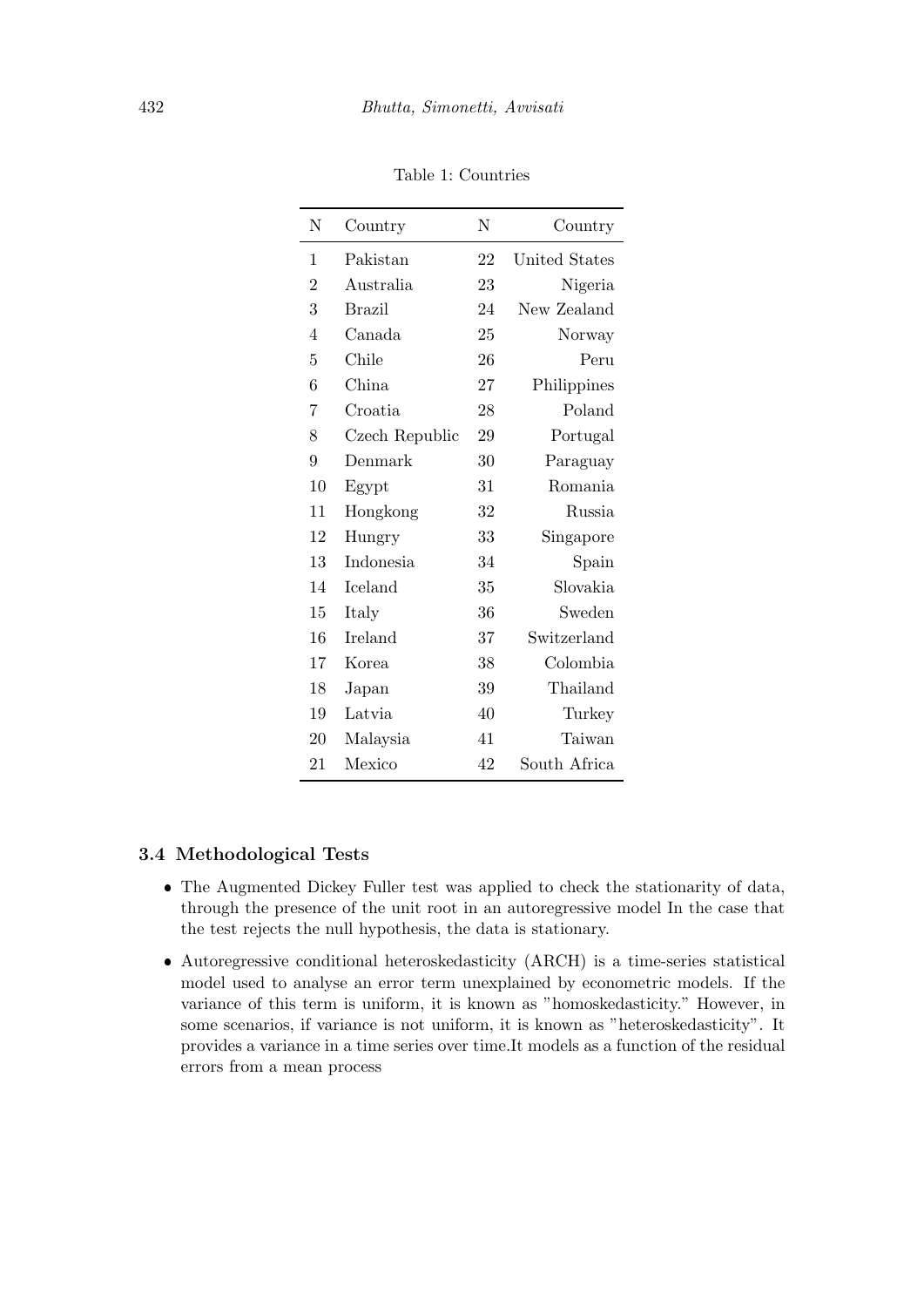- Variance inflation factor (VIF) was applied to provide a measure of multicollinearity among the explanatory variables in a multiple regression model. A high VIF value indicates that there is highly collinearity among explanatory variables in the model, which reduces the statistical significance of the independent variables.
- Correlation test was applied to find the interrelationship among financial deepening, the nominal exchange rate, and the real exchange rate. The value of correlation should be between  $-1$  and  $+1$ , indicating the strength of the association.
- Linear regression was used to investigate the impact of the explanatory variable of the dependent variable by fitting a linear equation to observed data. In this study, the impact of financial deepening on exchange rates was studied. Before applying the linear regression model, it is necessary to determine the interrelationship among variables through correlation.
- Generalized Autoregressive Conditional Heteroskedasticity (GARCH) is extension of the ARCH model that incorporates a lag variance term together with the autoregressive error term. i. Exponential GARCH model (EGARCH) is a new feature in the GARCH model introduced by Nelson (1991) that proposes that there should be a weighed invention which allows for the unequal changes of the volatility in stock returns. ii. GJR Garch is another feature in the GARCH model introduced by Glosten et al. (1993). It is better for capturing the movements of negative shocks, as they have a bigger effect on volatility than the positive shocks do (Tsay, 2005). The conditional standard deviation should be determined by the sign of the earlier lagged values (Bollerslev, 2010). iii. Threshold GARCH model (TGARCH) is similar to the GJR model.It only differs for using the standard deviation, instead of the variance, in the specification.

Table 1: Country list

# 4 Discussion of Results

#### 4.1 Augmented Dicky Fuller Test

When the ADF test has been applied to data, the result that all variable are stationary at level that confirms the assumption of OLS multiple regression. VIF test shows that there is no multicollinearity in data. Correlation test has been applied to check the interrelationship between variables, it has been observed that financial deepening is a significant positive relationship to nominal exchange rate.

#### 4.2 Linear Regression

When the linear regression model has been applied, it is shown that financial deepening has insignificant impact on nominal exchange rate. The R square is  $97\%$ , which means that this model explains only 97% of independent factors that affect the nominal exchange rate (NER) and real exchange rate while  $3\%$  is other factors that influence the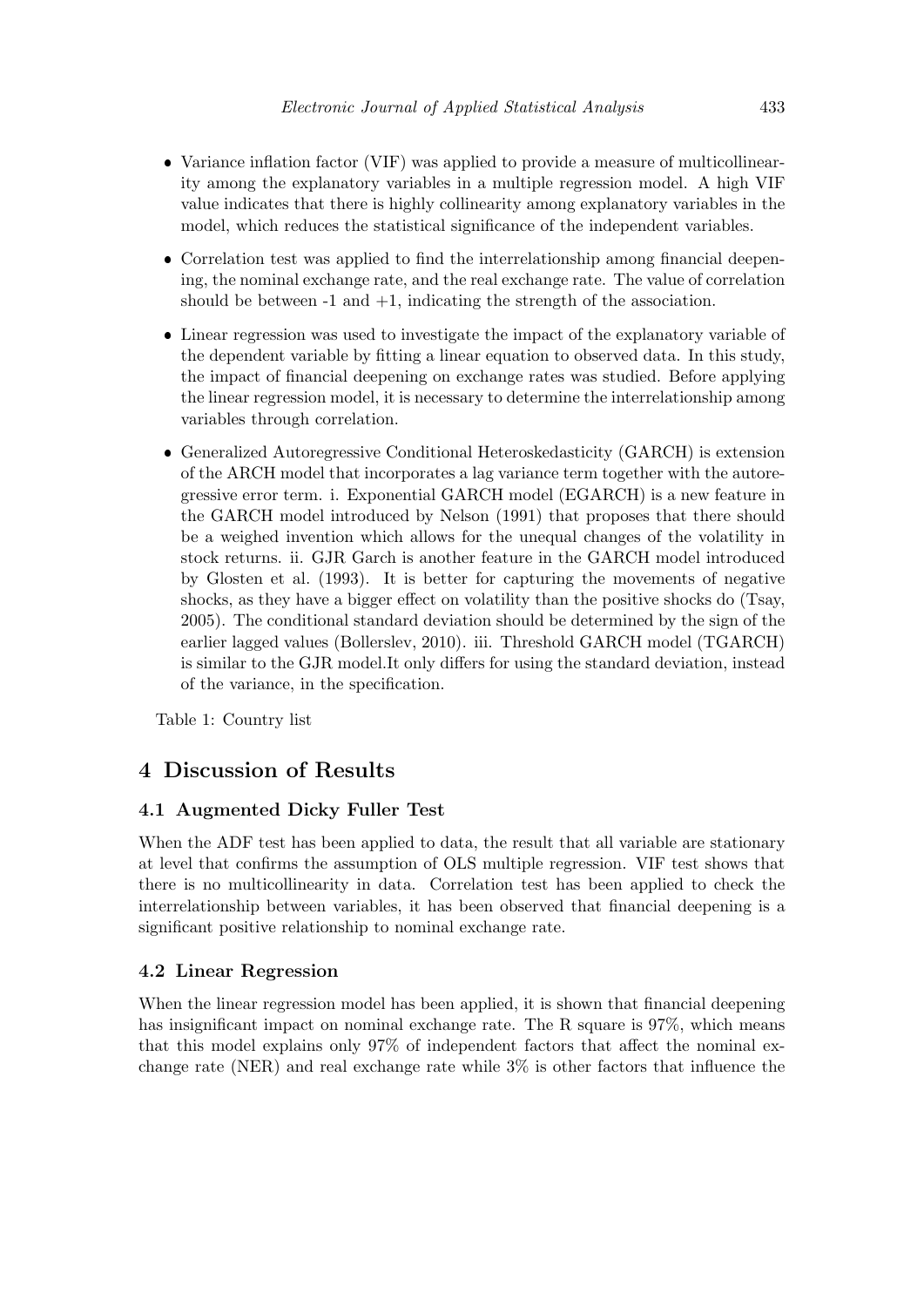nominal exchange rate (NER). F-statistics is significant at 0.000. When the ARCH test applied to check the Heteroskedasticity of data, the result shows the p value is significant at 0.000, which confirms the presences of heteroskedasticity in data. It has been presented in following graph.



Figure 2: Residuals plot

#### 4.3 ARCH-GARCH Models

When the ARCH-GARCH family models have been applied on data to check the volatility of financial deepening on nominal exchange rate. The result shows that financial deepening has significant impact on the nominal exchange rate at 0.000. Moreover, it has been seen that financial deepening in US generate significant volatility on nominal exchange rate among all economies except Croatia, Czech Republic, Nigeria and Sweden. The Schwarz criterion is 9.0 and Hannan-Quinn criterion is 8.8. When the GJR-Garch  $(1,1)$  was applied, it has been seen that financial deepening has insignificant impact on nominal exchange rate at 0.66. According to this model, financial deepening in US generatesignificant volatility on nominal exchange rate only in Colombia, Indonesia and Paraguay. Moreover, The Schwarz criterion is 14.1 and Hannan-Quinn criterion is 13.9. When the ARCH (5) was applied, it has been seen that financial deepening has insignificant impact on nominal exchange rate at 0.39. According to this model, financial deepening in US generate significant volatility on nominal exchange rate only in Korea,Colombia, Indonesia and Paraguay. Moreover, The Schwarz criterion is 13.2 and Hannan-Quinn criterion is 13. When the EGarch (1,1) was applied, it has been seen that financial deepening has insignificant impact on nominal exchange rate at 0.27.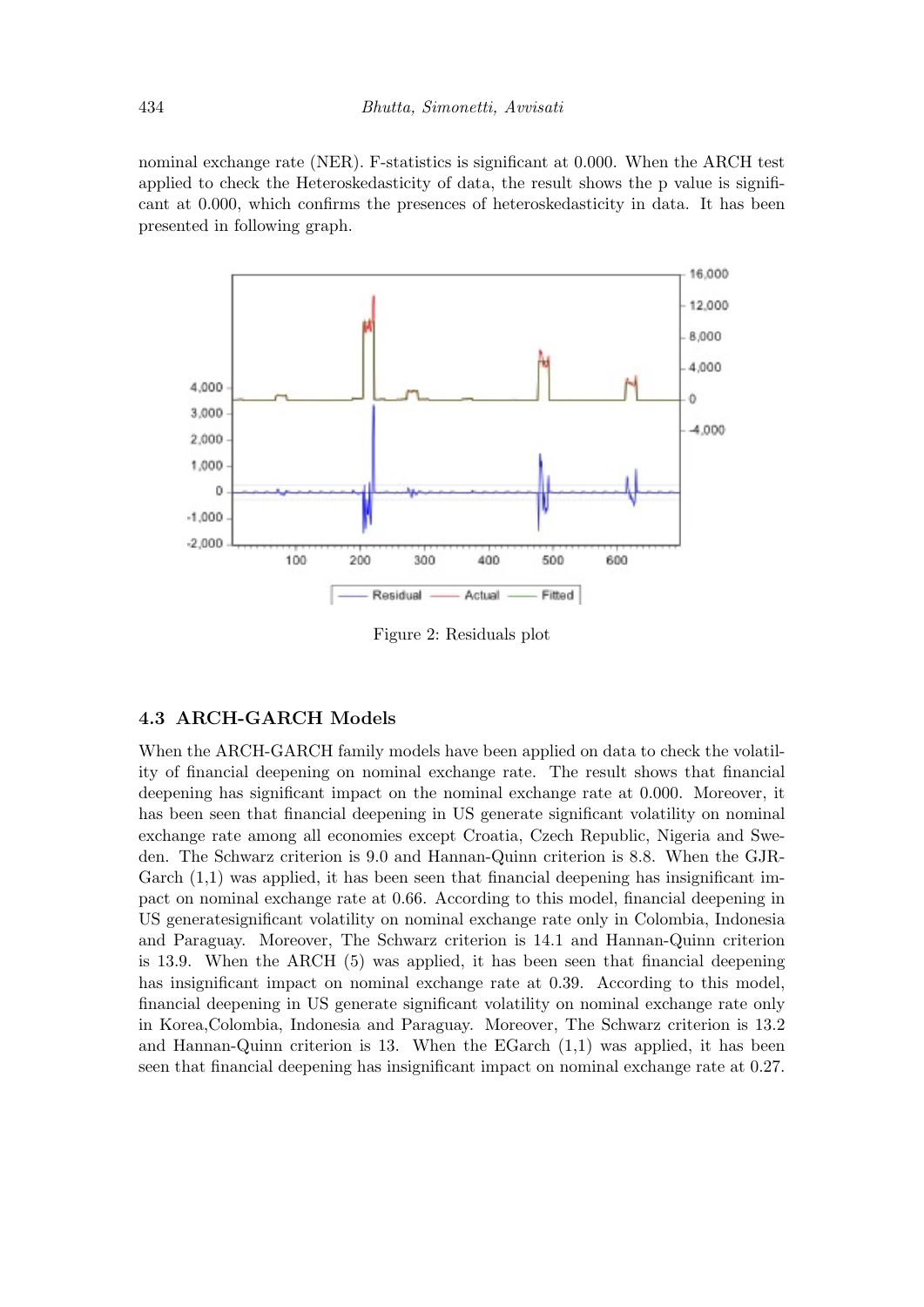According to this model, financial deepening in US generatesignificant volatility on nominal exchange rate only in Colombia, Indonesia and Paraguay. Moreover, The Schwarz criterion is 14.3 and Hannan-Quinn criterion is 14.1. Based on Schwarz criterion and Hannan-Quinn criterion of all ARCH-GARCH family models, the Garch(1,1) is the best model.

## 5 Conclusion and Future Research Directions

Financial deepening plays a crucial role in a country's economic development and growth. The positive aspects of financial deepening are: it provides favourable hiding costs, efficient price mechanisms, and enhancement of governmental policies, and it improves market competitions. However, if financial deepening is excessive, it may lead to financial instability. This paper provides a new framework for understanding. The findings suggest that if one economy increases lending in the base country, the impact spills over among developed and developing countries through fluctuations in exchange rates, which create account deficits and financial instabilities. This research proposes that economies can be saved from future financial crises by responding differently to the monetary policies of the base economy in order to offset negative outcomes. On example of this approach is China tightening monetary policy during the low US corporate spread in order to offset the expansionary impact on output growth. However, in Brazil, the expansionary US monetary policy created expansion in financial and economic circumstances (Chen et al., 2016). Future research shouldbe conducted to assess the financial behaviours of developed and developing economies in response to US monetary policy and explore these factors in order to grasp the true scenario of financial stability.

## References

Aghion, P. and Howitt, P. W. (2008). The economics of growth. MIT press.

- Ang, J. B. (2008). What are the mechanisms linking financial development and economic growth in malaysia? Economic modelling, 25(1):38–53.
- Arestis, P. (2006). 21 financial liberalization and the relationship between finance and growth. A handbook of alternative monetary economics, page 346.
- Aysun, U. (2016). Bank size and macroeconomic shock transmission: Does the credit channel operate through large or small banks? Journal of International Money and Finance, 65:117–139.
- Beck, T. and Levine, R. (2004). Stock markets, banks, and growth: Panel evidence. Journal of Banking & Finance, 28(3):423–442.
- Beck, T., Levine, R., and Loayza, N. (2000). Finance and the sources of growth. Journal of financial economics, 58(1-2):261–300.
- Bencivenga, V. R. and Smith, B. D. (1991). Financial intermediation and endogenous growth. The review of economic studies, 58(2):195–209.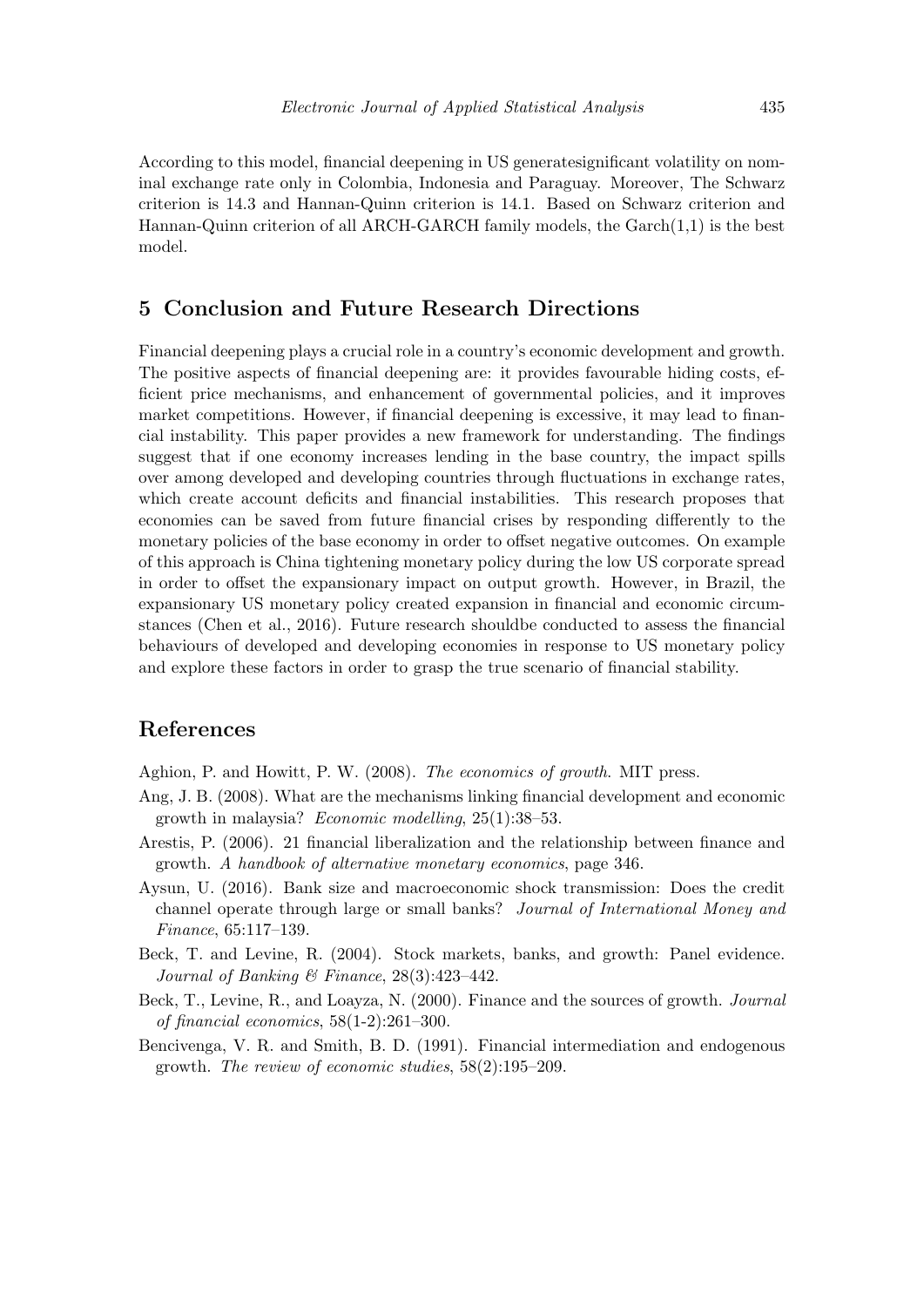- Bollerslev, T. (2010). Glossary to arch (garch), volatility and time series econometrics: Essays in honor of robert f.
- Boot, A. W. and Thakor, A. V. (2000). Can relationship banking survive competition? The journal of Finance, 55(2):679–713.
- Bumann, S., Hermes, N., and Lensink, R. (2013). Financial liberalization and economic growth: A meta-analysis. Journal of International Money and Finance, 33:255–281.
- Chen, Q., Filardo, A., He, D., and Zhu, F. (2016). Financial crisis, us unconventional monetary policy and international spillovers. Journal of International Money and Finance, 67:62–81.
- Claessens, S. and Feijen, E. (2007). Financial sector development and the millennium development goals. Number 89. World Bank Publications.
- Claessens, S. and Laeven, L. (2005). Financial dependence, banking sector competition, and economic growth. Journal of the European Economic Association, 3(1):179–207.
- Creane, S., Goyal, R., Mubarak, A. M., and Sab, R. (2006). Measuring financial development in the middle east and north africa: a new database. IMF Staff Papers, 53(3):479–511.
- Danchen, L. and Juan, Z. (2007). Financial deepening and regional economic growthbased on the analysis of china's inter provincial panel data". Shenyang University of Technology, pp1-4.
- Demirgüç-Kunt, A. and Detragiache, E. (2005). Cross-country empirical studies of systemic bank distress: a survey. National Institute Economic Review, 192:68–83.
- Devereux, M. (2001). Monetary policy, exchange rate flexibility, and exchange rate pass-through. Revisiting the Case for Flexible Exchange Rates, pages 47–82.
- Eichenbaum, M. and Evans, C. L. (1995). Some empirical evidence on the effects of shocks to monetary policy on exchange rates. The Quarterly Journal of Economics, 110(4):975–1009.
- Eichengreen, B. and Rose, A. K. (1998). Staying afloat when the wind shifts: External factors and emerging-market banking crises.
- Glick, R., Hutchison, M., et al. (1989). Exchange rates and monetary policy. Number 187. Department of Economics, University of California, Santa Cruz.
- Glosten, L. R., Jagannathan, R., and Runkle, D. E. (1993). On the relation between the expected value and the volatility of the nominal excess return on stocks. The journal of finance, 48(5):1779–1801.
- Gries, T., Kraft, M., and Meierrieks, D. (2009). Linkages between financial deepening, trade openness, and economic development: causality evidence from sub-saharan africa. World development, 37(12):1849–1860.
- Hamori, S. and Hashiguchi, Y. (2012). The effect of financial deepening on inequality: Some international evidence. Journal of Asian Economics, 23(4):353–359.
- Hellmann, T. F., Murdock, K. C., and Stiglitz, J. E. (2000). Liberalization, moral hazard in banking, and prudential regulation: Are capital requirements enough? American economic review, 90(1):147–165.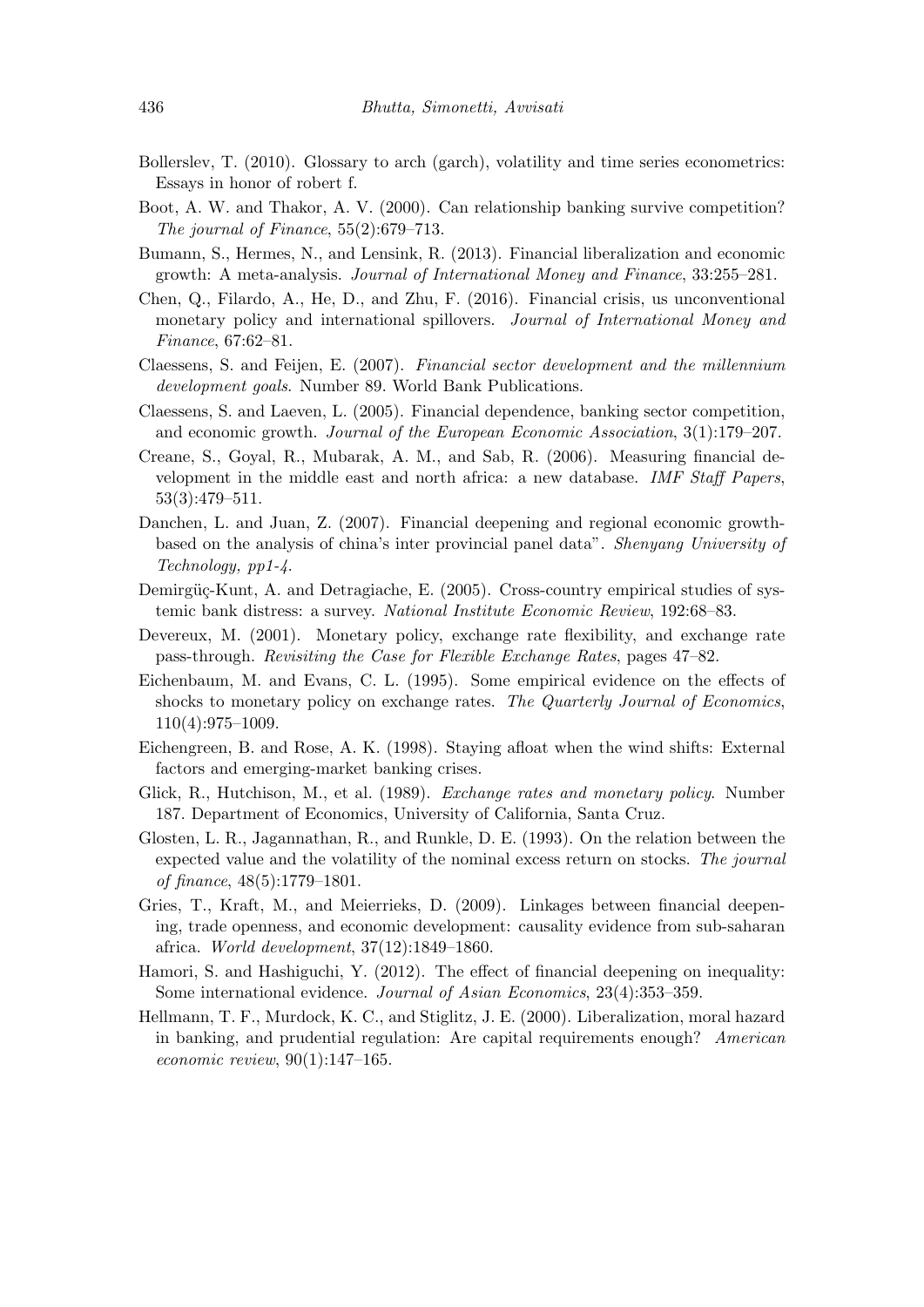- Kose, M. A., Prasad, E., Rogoff, K., and Wei, S.-J. (2010). Financial globalization and economic policies. In Handbook of development economics, volume 5, pages 4283–4359. Elsevier.
- Kose, M. A., Prasad, E. S., and Terrones, M. E. (2008). Does openness to international financial flows contribute to productivity growth? Available at SSRN 1167788.
- Levine, R. (2005). Finance and growth: theory and evidence. *Handbook of economic* growth, 1:865–934.
- Lucas Jr, R. E. (1988). On the mechanics of economic development. Journal of monetary economics, 22(1):3–42.
- Magud, N. E., Reinhart, C. M., and Vesperoni, E. R. (2014). Capital inflows, exchange rate flexibility and credit booms. Review of Development Economics, 18(3):415–430.
- McKinnon, R. I. (1973). Money and capital in economic development (brookings institution, washington, dc). 37:386–394.
- McKinnon, R. I. and Pill, H. (2007). 1. Credible Liberalizations and International Capital Flows: The "Overborrowing Syndrome". University of Chicago Press.
- Merton, R. C. and Bodie, Z. (1995). A framework for analyzing the financial system. The Global Financial System: A Functional Perspective, Harvard Business School Press, Boston.
- Milesi-Ferretti, G. M. and Razin, A. (2007). 8. Current Account Reversals and Currency Crises: Empirical Regularities. University of Chicago Press.
- Mishkin, F. S. and Eakins, S. G. (2019). Financial markets. Pearson Italia.
- Moore, B. (1986). Inflation and financial deepening. Journal of Development Economics,  $20(1):125-133.$
- Mussa, M. (1986). Nominal exchange rate regimes and the behavior of real exchange rates: Evidence and implications. In Carnegie-Rochester Conference series on public policy, volume 25, pages 117–214. Elsevier.
- Nelson, D. B. (1991). Conditional heteroskedasticity in asset returns: A new approach. Econometrica: Journal of the Econometric Society, pages 347–370.
- Obstfeld, M. (2012). Financial flows, financial crises, and global imbalances. Journal of International Money and Finance, 31(3):469–480.
- Porta, R. L., Lopez-de Silanes, F., Shleifer, A., and Vishny, R. W. (1998). Law and finance. Journal of political economy, 106(6):1113–1155.
- Reinhart, C., Rogoff, K., et al. (2009). This time it's different: eight centuries of financial folly-preface. MPRA Paper, 17451.
- Robinson, J. (1954). The rate of interest and other essays. Macmillan.
- Rose, A. K. and Spiegel, M. M. (2011). Cross-country causes and consequences of the crisis: An update. European economic review, 55(3):309–324.
- Schumpeter, J. A. (2008). The theory of economic development.
- Shah, S. Z. A. and Bhutta, N. T. (2014). Does financial deepening create financial crises? Journal of Emerging Trends in Economics and Management Sciences, 5(7):115.